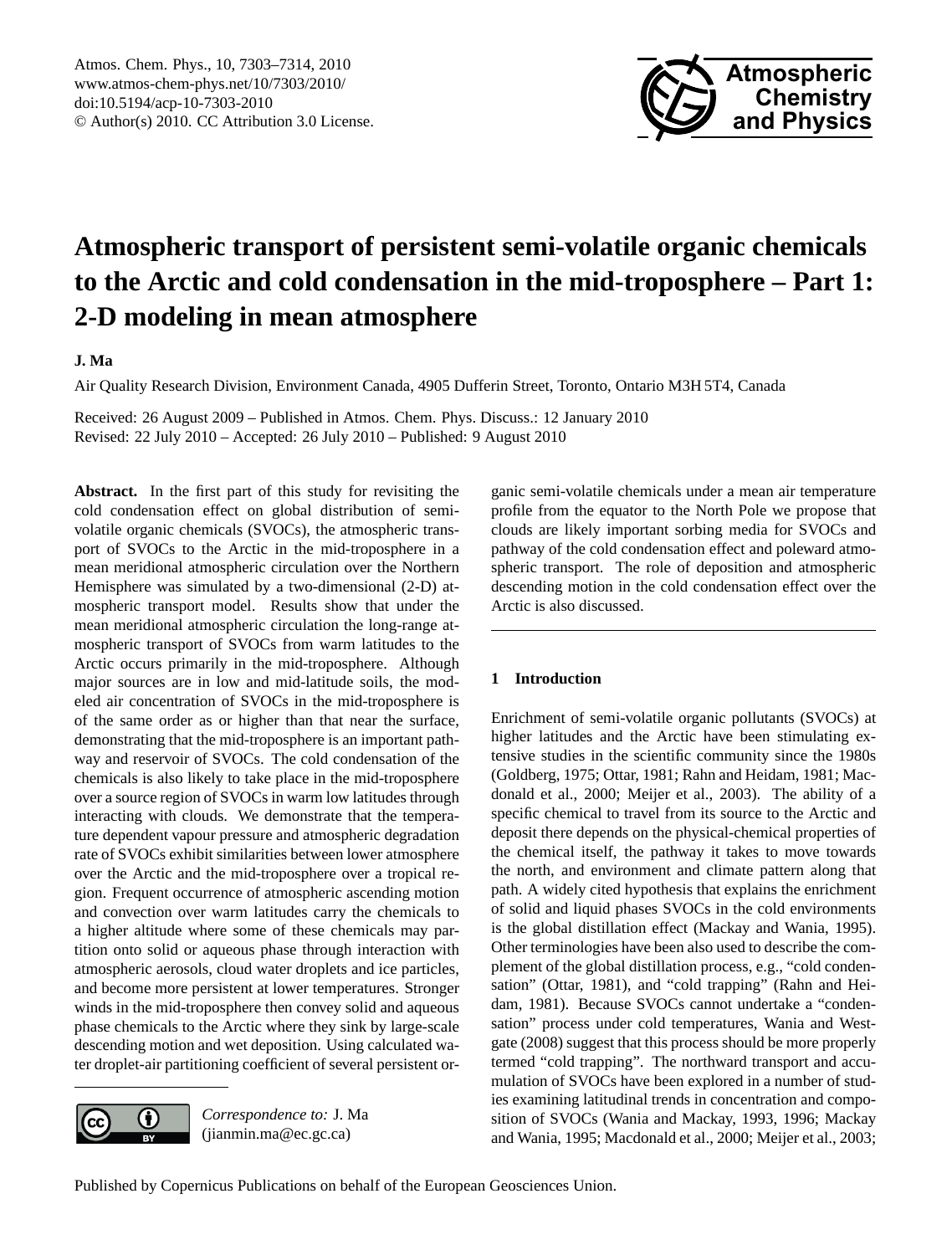Semeena and Lammel, 2005). This notion of contaminant transport has been further developed into the concept of latitudinal fractionation, a process in which certain components of the original mixture of substances are preferentially transported and accumulated in environmental media at higher latitudes, thereby resulting in a change in the mixture's composition (Meijer et al., 2002).

There are various definitions on the global distillation/cold condensation effect and similar processes. One of the explanations, adopted by a document of the UNEP (United Nation Environment Programme), states that: "*There is a systematic transfer of these chemicals from warmer to colder areas through the process of global distillation. The pollutants evaporate from soils in warm areas such as the tropics, are transported as vapour around the globe, and condense over cold areas as toxic snow or rain"* [\(http://earthwatch.unep.](http://earthwatch.unep.net/toxicchem/pops.php) [net/toxicchem/pops.php\)](http://earthwatch.unep.net/toxicchem/pops.php).

For those persistent SVOCs subject to long-range transport (LRT), a key point is: in what manner will these chemicals be migrated to the polar region? The atmosphere is a three dimensional mobile medium, so is the atmospheric motion. From a meteorological perspective, the mean meridional atmospheric circulations and the surface friction do not favour the LRT to the Arctic at a lower atmospheric level or within the atmospheric boundary-layer. The atmospheric transport of a chemical occurs most efficiently at a higher elevation rather than near the surface where strong surface friction and turbulence quickly disperse the air concentration of the chemical, as demonstrated by numerical investigations of episodic LRT event of toxaphene and lindane (Ma et al., 2005; Zhang et al., 2008).

If poleward atmospheric transport of SVOCs took place in the mid-troposphere, a subsequent question is: does cold trapping effect also occur in the mid-troposphere? Abundant field measurements have demonstrated increase of SVOCs over high mountains associated with declining of air temperature, designated as mountain cold trapping (Calamari et al., 1991; Blais et al., 1998; van Drooge et al., 2004; Wania and Westgate, 2008; MONARPOP, 2009). While SVOCs migrate at a higher atmospheric level, one may expect that the cold trapping process can also occur at the higher atmosphere altitudes in a similar manner as that in the Arctic and high mountains. However, under the lower air temperature regime in the Arctic a chemical may adsorb or partition onto soil, vegetation, water, aerosols, snow and ice (Wania and Mackay 1993). The major pathways for the cold trapping in the mid-troposphere, however, differ somewhat from the Arctic or mountain cold trapping because at a higher atmosphere there do not exist that many sorbing media as in the Arctic and at high mountains.

The objectives of the present study are (1) to examine major atmospheric pathways of poleward transport of SVOCs under a mean meridional atmospheric circulation, and (2) to examine the cold trapping of SVOCs in the mid-troposphere over the warm latitudes. In the first part of the study a two-

dimensional (2-D) atmospheric transport equation model was employed to simulate the long-range atmospheric transport of SVOCs from tropical latitudes to the Arctic and the cold condensation effect under a mean meridional atmospheric circulation, and to examine conceptually the UNEP's statements on global distillation. In the accompany paper (Zhang et al., 2010) two 3-D atmospheric transport models for SVOCs were used to extend the 2-D atmospheric modeling to 3-D atmospheric simulations for episodic poleward atmospheric transport of SVOCs in the mid-troposphere. Given that  $α$ - and  $γ$ - hexachlorocyclohexane (HCHs) are the most abundant SVOCs in the Arctic atmosphere and surface waters and subject to LRT due to their strong persistence in environments (Macdonald et al., 2000), as demonstrated by extensive modeling studies (Koziol and Pudykiewicz, 2001; Ma et al., 2003; Hansen et al., 2004; Semeena and Lammel, 2003, 2005; Zhang et al., 2008, Tian et al., 2009), they were selected in most modeling investigations in the present study. Although some SVOCs in the Northern Hemispheric oceans also show latitudinal increases towards the Arctic (Wania and Mackay, 1996; Stroebe, et al., 2004), this study will focus on the atmospheric transport in the context of the UNEP's statements on global distillation. Although the global distillation / cold condensation terminologies have been mostly used in the UNEP's statements and many other studies, in the present study "cold trapping" will be used wherever possible.

## **2 Background mean meridional atmospheric circulation for poleward atmospheric transport**

Figure 1 shows a mean air temperature profile over the Northern Hemisphere from 1950 through 1980. Using the mean air temperatures collected from the NCEP (National Centers for Environmental Prediction) reanalysis (Kalney, et al., 1996), as shown in Fig. 1, we have calculated temperature dependent degradation rate constant in the air (Brubaker and Hites, 1998) and vapour pressure of  $\gamma$ -HCH (or lindane), a persistent semi-volatile organochlorine insecticide. The results are also presented in Fig. 1. The highest air temperature can be observed at relatively lower atmospheric levels and in tropical and sub-tropical regions between 10◦–30◦ N. The air temperature declines towards higher latitudes and the polar region, and higher atmospheric levels. Accordingly, the temperature dependent degradation rate constant (white solid line) and vapour pressure (black dashed line) exhibit the similar decreasing pattern. For instance, it can be seen that the degradation rate of lindane at 500-hPa (∼5500 m height) over the tropical latitudes is identical to that near the surface to the north of 70◦ N, and the vapour pressure at a value of 0.001 Pa near the surface of 80◦ N can be also found below 400-hPa (∼7000 m height) over the tropical latitudes. The vapour pressure within the range of 0.001–0.01 Pa lies between 650– 400 hPa, about 3600–6000 m height above sea level, and locates in the mid-troposphere to the south of 30◦ N. The same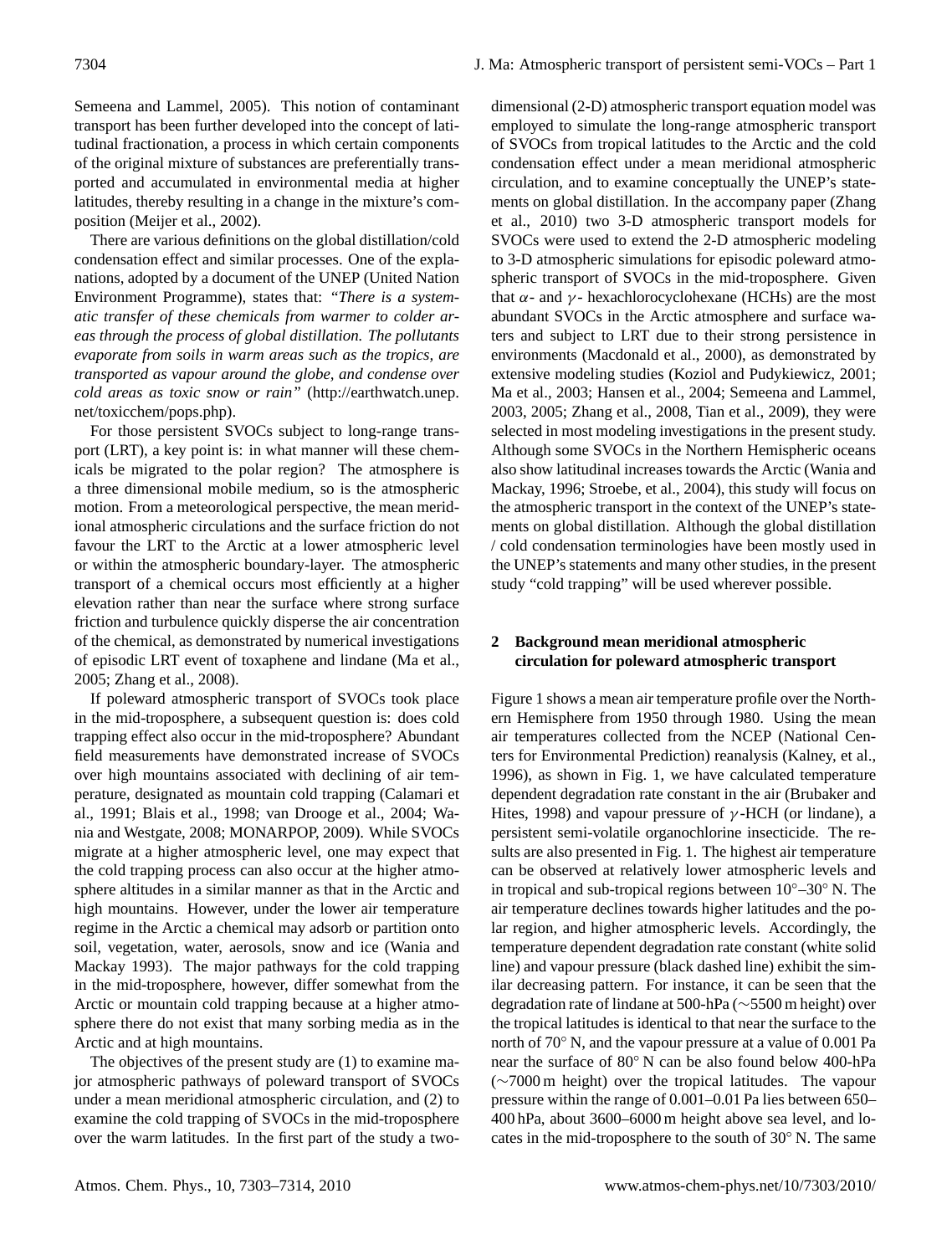

eraged over the Northern Hemisphere using values collected by **Fig. 1.** Vertical profile of zonally averaged air temperature (colorcontoured) over Eurasia (0–140◦ E) from 1950 through 1980. White solid line indicates the temperature-dependent first order degradation rate of  $\gamma$ -HCH and black dashed line stands for vapour pressure of  $\gamma$ -HCH (log  $P = 11.98 - 3905/T$ , Xiao, et al., 2004). The change in degradation rate constant is determined by temperature fluctuation and OH radical concentration, defined as  $K_e = K_v \cdot [OH] \cdot 1.0 \times 10^6 \cdot \exp[(\Delta E/R) \cdot (1/T_v - 1/T_e)]$ , where  $K_e$ is the modified reaction (degradation) rate,  $K_v$  is the reference degradation rate constant  $(m^3 \text{ mol}^{-1} \text{ s}^{-1})$ , *OH* is the concentration of hydroxyl radicals in air (=  $17 \times 10^5$  molecules cm<sup>-3</sup> av-Toose et al. (2004) which is higher than Spivakovsky et al's value (11×10<sup>5</sup> molecules cm<sup>-3</sup>, 2000), ∆E is the activation energy  $(J \text{ mol}^{-1}$ , Table 1), R is the gas law constant  $(J \text{ mol}^{-1} K^{-1})$ , and  $T_e$  and  $T_v$  are ambient and reference temperature, respectively. On y-axis the vertical height (m) corresponds to pressures, calculated using the constant air density  $\rho$  and the hydrostatic relationship  $dp/dz = -\rho g$ , where g is the acceleration due to gravity.



**Fig. 2.** Vertical profile of vector winds, derived from zonally averaged meridional wind  $(m s^{-1})$  and vertical velocity  $(m s^{-1})$ , spanning from equator to North Pole, averaged over springs from 1950 through 1980 and over the Northern Hemisphere. In presentation, vertical velocity has been multiplied by 100.

range of the vapour pressure can be seen near the surface between  $60^{\circ} - 80^{\circ}$  N.

Figure 2 illustrates a vertical cross-section of the vector winds derived from mean meridional wind  $(m s^{-1})$  and vertical velocity  $(m s^{-1})$  from the equator to the North Pole, averaged over springs from 1950 through 1980 and over the Northern Hemisphere, using the data from the NCEP reanalysis. It shows three well-known meridional atmospheric cells, namely, the Hadley cell, Ferrell cell, and Polar cell, spanning from the equator to the North Pole (Holton, 2004). Based on the classic Hadley cell theory (Holton, 2004), warm air rises near the equator and the tropics, cools as it travels poleward at high altitudes, sinks as cold air, and warms as it travels equator-ward. This renders the poleward atmospheric transport from lower latitudes unlikely to occur at the lower level of the mean meridional atmospheric circulations.

#### **3 Model description and methods**

To address the cold trapping effect under the mean meridional atmospheric circulation (Figs. 1 and 2) and in the context of the UNEP's statements, we seek analytical and numerical solutions to a two-dimensional atmospheric transport (dispersion) equation for a SVOC:

$$
\frac{\partial c}{\partial t} + \overline{v} \frac{\partial c}{\partial y} + \overline{w} \frac{\partial c}{\partial z} = \frac{\partial}{\partial z} \left( K_c \frac{\partial c}{\partial z} \right) - \Gamma c \tag{1}
$$

where c is the air concentration (pg m<sup>-3</sup>), z (m) is the vertical coordinate in the atmosphere. In Eq. (1) we have assumed that the y-axis is orientated in the direction of the mean meridional wind  $\overline{v}$  and  $\overline{u} = 0$  (m s<sup>-1</sup>) and in this direction the horizontal advection dominates the transport of an air pollutant.  $\overline{w}$  is the mean vertical velocity (m s<sup>-1</sup>).  $K_c$  $(m<sup>2</sup> s<sup>-1</sup>)$  in Eq. (1) is the eddy diffusivity for air concentration.  $\Gamma$  (s<sup>-1</sup>) is an overall decay rate constant accounting for the degradation rate constant in air and the air-to-surface mass transfer (Bennett et al., 1999; Beyer et al., 2000).

Equation (1) is solved numerically and analytically. For steady state ( $\partial c/\partial t = 0$ ) of Eq. (1), following Bennett et al. (1999) and Beyer et al. (2000), the overall decay rate constant  $\Gamma$  can be defined as

$$
\Gamma = \eta_A + F_s K_{AS}/z,\tag{2}
$$

where  $\eta_A$  (s<sup>-1</sup>) is the first-order degradation rate constant in air,  $K_{AS}$  (m s<sup>-1</sup>) is the mass transfer coefficient from air to soil,  $F_s$  is expressed as the ratio of the net downward flux to the gross downward flux:

$$
F_s = \frac{\eta_S}{\eta_S + K_{SA}/z_s},\tag{3}
$$

where  $\eta_s$  (s<sup>-1</sup>) is the first-order degradation rate constant in soil,  $K_{SA}$  (m s<sup>-1</sup>) is the mass transfer coefficient from soil to air, and  $z_s$  is the soil depth. Following Beyer et al. (2000), equation (2) can be expanded to include other air/surface exchange processes (e.g., water surface) by expressing  $\Gamma$  as the air compartment in contact with several media  $j$  with summations over all media:

$$
\Gamma = \eta_A + \sum F_j K_j / z,\tag{4}
$$

where  $K_j$  is the mass transfer coefficient from air to medium j and  $F_i$  is the fraction of SVOCs transported from air to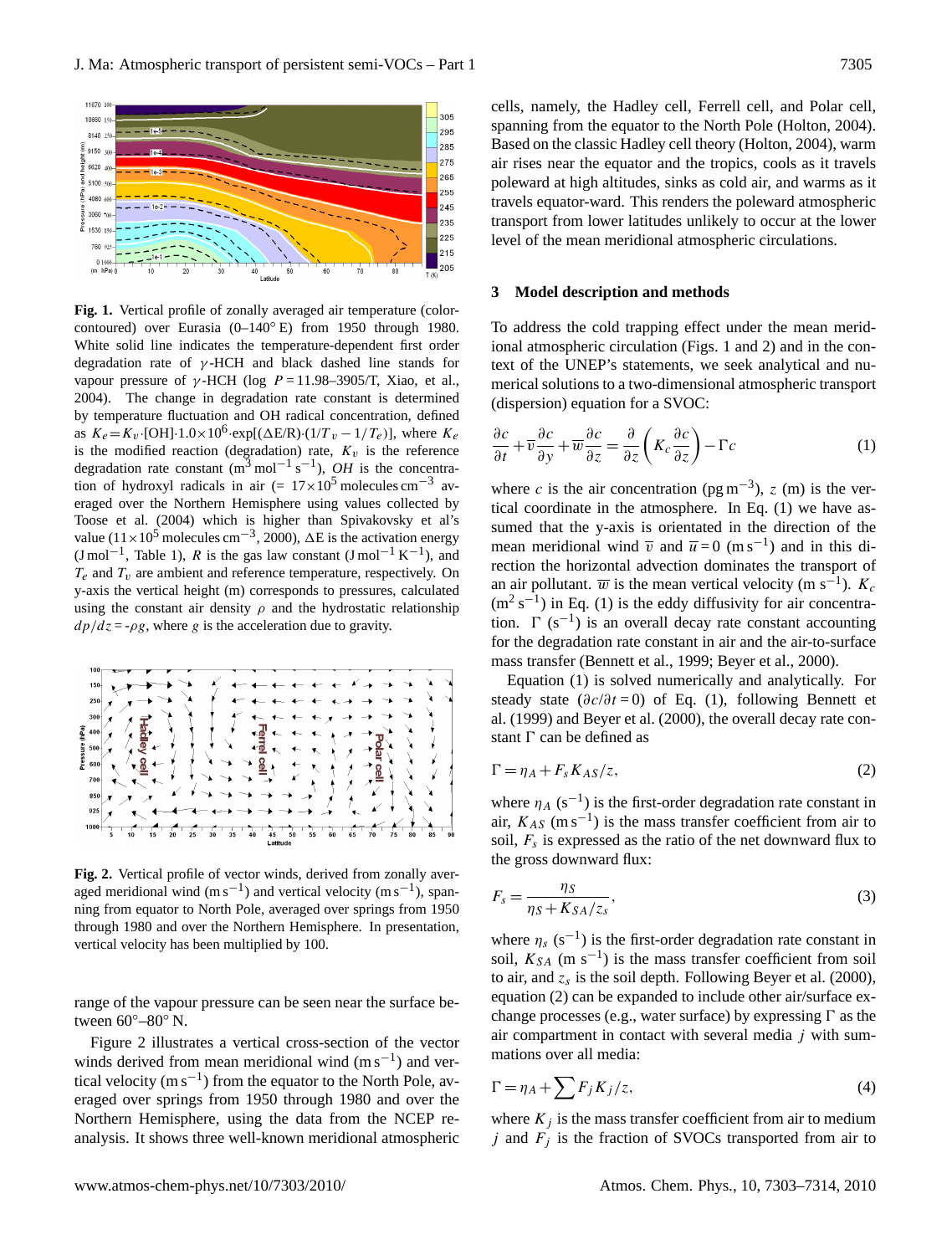any underlying medium  $j$  and can be expressed as the form of Eq. (3) but replacing the first-order degradation rate constant in soil and the soil-air mass transfer coefficient by their expressions in other media.

For steady state solution, the eddy diffusivity in the neutral atmosphere is defined by (Garratt, 1992; Nieuwstadt, 1983)

$$
K_c = \kappa u_* z (1 - z/h),\tag{5}
$$

where  $\kappa$  is the von Karman constant (=0.4),  $u_*$  (m s<sup>-1</sup>) is the friction velocity. Usually,  $K_c$  is designated and used in the planetary boundary layer (PBL). Because the influence of the atmospheric turbulence induced by underlying surfaces on the vertical transfer of a chemical is well beyond the PBL up to 10 km (Nieuwstadt, 1983; Strand and Hov, 1996), following these literatures we have extended  $K_c$  to the free atmosphere at a height of h.

An asymptotic solution to a first order of accuracy of Eq. (1) is (Ma and Daggupaty, 1998)

$$
c \approx c_0 \left(\frac{K_{c0}}{K_c}\right)^{1/4} \exp\left[\frac{1}{2} \int_{z_0}^{z} \frac{\overline{w}}{K_c} dZ - \int_{z_0}^{z} \left(\frac{\Gamma}{K_c}\right)^{1/2} dZ\right]
$$

$$
\exp\left\{-im\left[(y-y_0) + \frac{1}{2\sqrt{\Gamma}} \int_{z_0}^{z} \frac{\overline{v}}{(K_c)^{1/2}} dZ\right]\right\} \tag{6}
$$

where  $K_{c0}$  is the eddy diffusivity at the height of z0.  $c_0$  is determined from the lower boundary condition:  $c(x, z) = c_0$  at z = z0. *m* is a wave number, taken as  $m = \pi/4\lambda$ , where  $\lambda$  is a horizontal scale of the atmospheric transport of a chemicalladen air, taken as 5000 km in an illustrative discussion in the following section. The real part of Eq. (6) determines the changes in air concentration in the vertical subject to the vertical diffusion and vertical motion. The imaginary part determines the horizontal variation in air concentration subject to horizontal winds and vertical diffusion. The overall decay rate constant appears in both horizontal and vertical variation terms, suggesting that the air/soil (surface) exchange affects the change in air concentration in the vertical and horizontal.

The real part solution of Eq. (6) can be written as

$$
\Re(c) \approx c_0 \left(\frac{K_{c0}}{K_c}\right)^{1/4} \exp\left[\frac{1}{2} \int_{z_0}^{z} \frac{\overline{w}}{K_c} dZ - \int_{z_0}^{z} \left(\frac{S}{K_c}\right)^{1/2} dZ\right]
$$

$$
\cos\left\{m\left[\frac{1}{2\sqrt{5}} \int_{z_0}^{z} \frac{\overline{v}}{(K_c)^{1/2}} dZ + (y - y_0)\right]\right\}
$$
(7)

where  $\Re(c)$  indicates the real part of the air concentration defined in Eq. (6). It must be noted that Eq. (7) holds only for the first harmonic of cosine function. Equations (6) and (7) indicate that, with a ground source, the air concentration of semi-volatile chemicals will increase exponentially in the vertical with the atmospheric ascending (upward) motion  $\overline{w}$  >0, and decrease with the descending motion  $\overline{w}$  <0.

For the non-steady state ( $\partial c/\partial t \neq 0$ ), we used 2-D version of the Canadian Model for Environmental Transport of Organochlorine Pesticides (CanMETOP, Ma et al., 2003; Zhang et al., 2008; Tian et al., 2009). The CanMETOP is a three-dimensional dispersion model coupled with a Level IV fugacity-based mass balance soil-air exchange model with three soil layers (Ma et al., 2003) which is used to determine the extent of dis-equilibrium and the magnitude of the soilto-air transfer. The CanMETOP also couples with a two-film model to estimate water-air gas exchange, and an air-snow (ice) exchange model (Hansen et al., 2006). Gas, solid and liquid partitioning in these exchange processes are referred to Ma et al. (2003). The model has 14 atmospheric levels from the surface to 14 km height on a terrain-following coordinate. The 3-D CanMETOP results are reported in the second part of this paper (Zhang et al., 2009).

Although the CanMETOP is capable of simulating ocean water/air exchange of SVOCs (Tian et al, 2009), in the present 2-D modeling simulations the zonally averaged roughness lengths and land-sea marks over the Northern Hemisphere used in the 2-D CanMETOP show that almost all underlying surfaces are land surfaces except for a few of model grids in the Arctic. Therefore, the poleward atmospheric transport from low to high latitudes occurs mostly over land surfaces in the 2-D model atmosphere. The water/air exchange takes place only in those Arctic model grids. Because the water/air exchange is a molecular exchange process within a thin layer above a water surface (Liss and Slater, 1974) and cannot be extended to the free atmosphere, this exchange process would not exert a significant influence on SVOCs' atmospheric transport and cold trapping in the mid-troposphere. A sensitive analysis indicates that the mean bias of the total mass of modeled daily  $\alpha$ -HCH in the 2-D model atmosphere from 1981–2000 with and without the water/air exchange included is less than 10−<sup>4</sup> .

#### **4 Results and discussions**

### **4.1 Steady state 2-D transport**

As an illustrative case, we calculated  $\alpha$ -HCH air concentration using Eq. (6), driven by the mean meridional wind and vertical velocity plotted in Fig. 2, averaged over the springs of 1950 through 1980 and over the Northern Hemisphere. The spring mean meridional circulation is considered because spring is the season when the poleward atmospheric LRT is strongest (Zhang et al., 2008, 2009), and the atmospheric circulation also exhibits main characteristics of annual circulation pattern. An annual-averaged meridional atmospheric circulation over 1950–1999 is also applied in 2-D CanMETOP modeling, as will be presented below. The resulted air concentration profile of  $\alpha$ -HCH, overlaid by wind vectors of  $\overline{v}$  and  $\overline{w}$ , is depicted in Fig. 3. As seen, higher air concentrations correspond to the updraft of the Hadley cell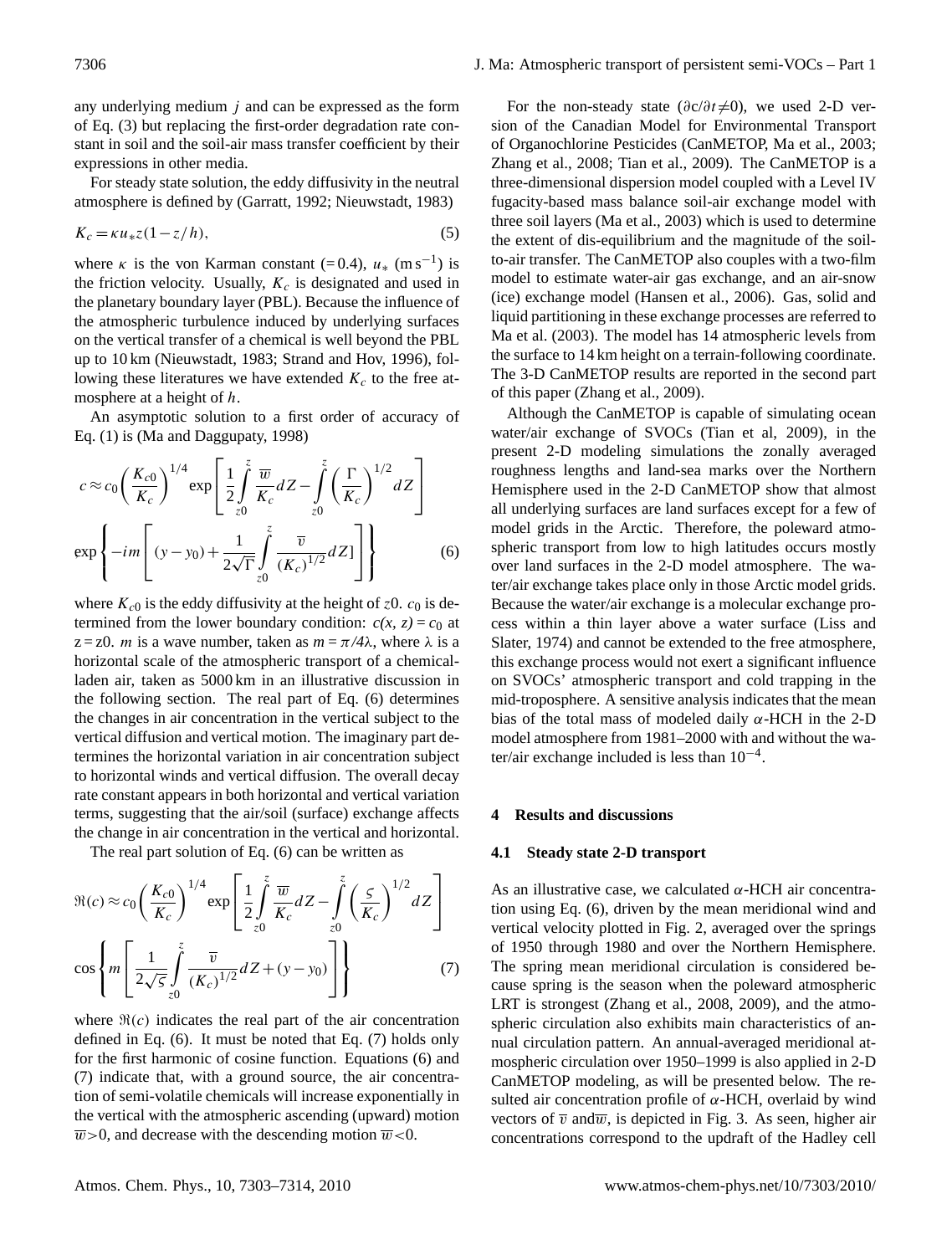

**Fig. 3.** Vertical profile of computed  $\alpha$ -HCH air concentration using Eq. (6), superimposed with vector winds of  $v$  and  $w$  component shown in Fig. 2. In the presentation of the vector winds, the vertical velocity w is multiplied by 100.

near the equator  $(5-10° \text{ N})$  and the region dominated by ascending motions between the Ferrel cell and Polar cell (60– 65◦ N). The tropical convection associated with the updraft of the Hadley cell is so strong that it carries large amount of air concentrations up to 100-hPa (15 000 m). The air temperature at that level is as low as -50  $\sim$  -60 °C, far below the air temperature favouring solid phase of a SVOC. Given that the vertical motion displayed in Fig. 2 is averaged over springs from 1950 to 1980, we would expect stronger vertical motions during a sporadic weather event (Zhang et al., 2009).

#### **4.2 Non-steady state 2-D transport**

.

file on day 100 (a), 365 (b) and 730 (c) from the non-steady Figure 4 displays modeled  $\gamma$ -HCH air concentration prostate 2-D CanMETOP, derived initially from a  $\gamma$ -HCH soil residue of 1 ton over a tropical region from  $5^{\circ}$ –20 $^{\circ}$  N, and driven by the spring mean meridional atmospheric circulation. Because the meridional wind, vertical velocity and air temperature do not change on a daily basis, the mean vector winds and air temperature (black solid line) are superimposed only on Fig. 4a. The air concentration rises from its source in tropical latitudes via the updraft of the Hadley cell. It enters subsequently the major atmospheric transport route to the polar region by southerly winds, laying at the 700–3000 m height (Fig. 4a). This poleward transport route rises to the 3000 m atmospheric level after about 200 days of model integration, as seen in Fig. 4b and c. The mean air temperature at this level is  $0^{\circ}$ C over tropical regions. The same temperature can be observed near the surface in the sub-Arctic (60◦ N). The corresponding vapour pressure at this height and the Arctic, shown by black solid lines in Fig. 4b, ranges from 0.005–0.001 Pa. In Fig. 4b we also plot the modeled spatial trend of the mean soil/air fugacity ratio  $(f_s/f_a)$ , calculated for the soil layer at 1–10 cm and the air at the height of 10 m, averaged over the first year of the model integration. Outgassing  $(f_s/f_a > 1)$  dominates the soil/air exchange in the tropical source region and deposition  $(f_s/f_a < 1)$  occurs over the rest latitudes, especially



**Fig. 4.** Vertical cross section of modeled γ -HCH air concentration on day 100 **(a)**, day 365 **(b)** and day 730 **(c)**. Air concentration is superimposed by mean vector winds and air temperature, averaged over 1950–1980 and over the Northern Hemisphere (a), temperature dependent vapour pressure (black solid line) and trend of annual averaged soil/air fugacity ratio (deep red solid line, dish line indicating  $f_s/f_a = 1$ ) (b), and Henry's law constant (c) of  $\gamma$ -HCH. In the presentation of the vector winds, the vertical velocity  $w$  is multiplied by 100.

the Arctic. Giving a mean water concentration of  $\gamma$ -HCH at 0.45 ng L−<sup>1</sup> in Arctic oceans (Macdonald et al., 2000), the modeled gridded water/air fugacity ratios in the Arctic shows outgassing after one year integration (Figure not shown), in contrast to the soil / air exchange because the initial soil residues of  $\gamma$ -HCH are set to zero in this study. The  $\gamma$ -HCH-laden air sinks only over the Arctic by a strong downward motion – a signature of the downdraft of the Polar cell. In contrast, air concentration is considerably lower near the surface over a broad range from 20–60◦ N as compared with higher air concentrations in the mid-troposphere, indicating that the atmospheric transport of the chemical to the Arctic under the mean meridional atmospheric circulation is a "one-hop" pathway (Macdonald et al., 2004).

Although the air concentration over the source region declines due to degradation, high air concentration remains in the Arctic under lower air temperatures. Figure 5 displays modeled daily air concentration at 100 m height over a fiveyear period at 30°, 60°, and 80° N, respectively. The lowest air concentration is observed at 30◦ N, corresponding to a wind divergence below the 700 m height (Fig. 4a). Under the mean meridional circulation the air concentration reaches the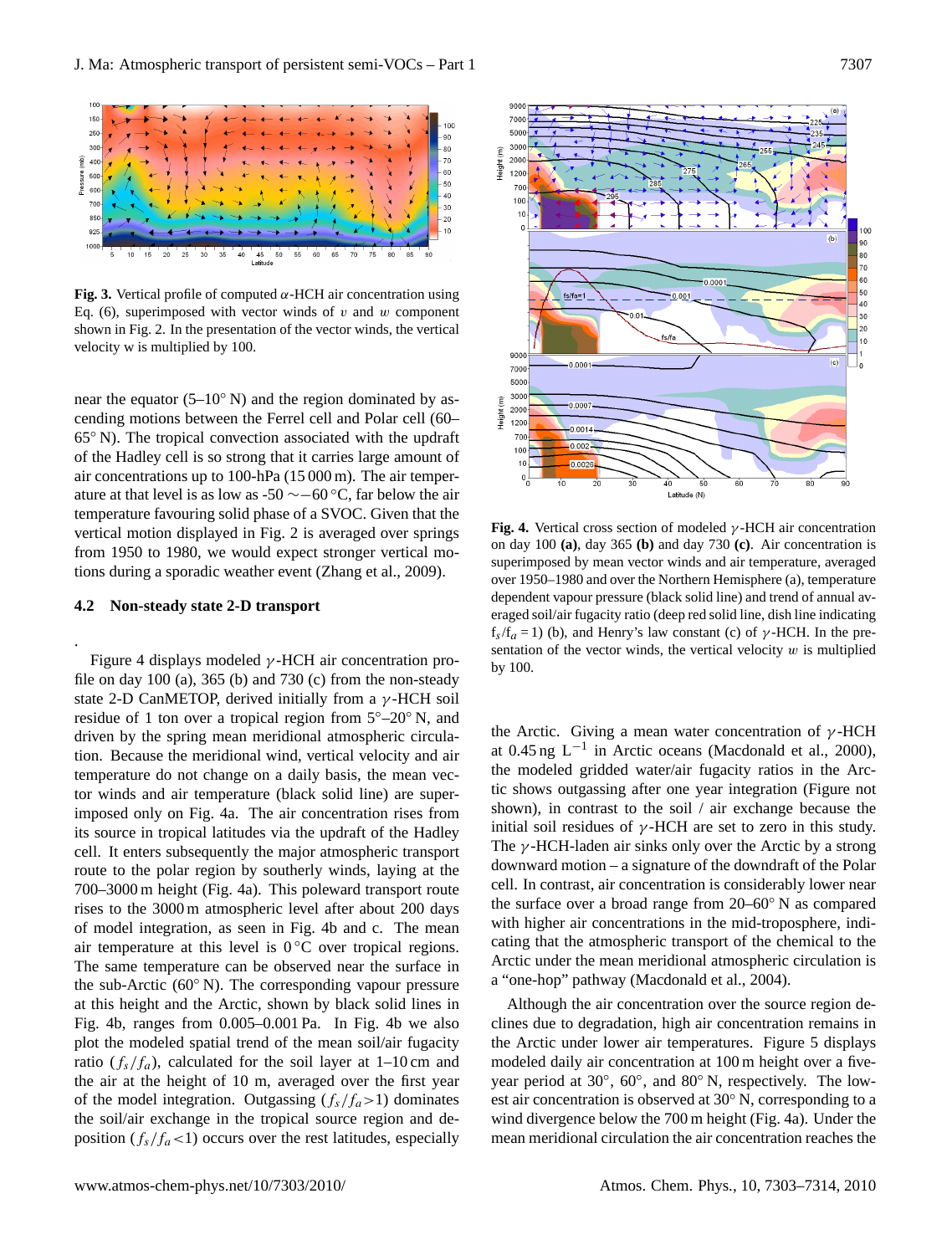|                                                             | <b>HCB</b> | $\alpha$ -HCH | $\nu$ -HCH |
|-------------------------------------------------------------|------------|---------------|------------|
| Molecular mass $(g \text{ mol}^{-1})$                       | 284.8      | 290.85        | 291        |
| Molar volume $\text{cm}^3 \text{ mol}^{-1}$ )               | 166.8      | 243.6         | 243        |
| Solid solubility in water $(g m^{-3})$                      | 1.2        | 1.0           | 7.3        |
| $log K_{OA}$                                                | 7.38       | 7.38          | 7.74       |
| Degradation half life in soil (day)                         | 2300-3650  | 800           | 730        |
| Degradation lifetime in air (day)                           | 730-940    | $15 - 120$    | 90         |
| Activation energy in air $(J \text{ mol}^{-1})$             | 24 300     | 11200         | 14 200     |
| Activation energy in soil $(J \text{ mol}^{-1})$            | 30 000     | 46000         | 30 000     |
| Henry's law constant (Pa m <sup>3</sup> mol <sup>-1</sup> ) | 131        | 0.872         | 0.309      |
|                                                             |            |               |            |

Table 1. Physical/chemical properties of HCB and HCHs at air temperature of 20–25 °C<sup>\*</sup>.

\* Values of AE in water were chosen the same as that in soil; Mackay et al. (1997), Schenker (2005); Xiao et al., (2004); Brubaker and Hites (1998); Toose et al. (2004).



30°, 60° and 80° N over a 5 years period. **Fig. 5.** Daily time series of modeled γ -HCH air concentration at

lation of the chemical under lower air temperatures. On the tration at 80° N shows an increasing trend. This increasing continuous decrease for the first two years, the air concensoil residue at the beginning of model integration, after a  $20°$  N and declines thereafter. Although we only input the soil residue at the beginning of model integration after a highest level at 60° N after 3 weeks from its source over 5– 101 201 301 401 501 601 701 801 901 1001 1101 1201 1301 1401 1501 1601 1701 1801 Days other hand, strong downward atmospheric motion centered  $h_2$ s c $t_1$ m so  $\frac{1}{2}$  (Fig. 4a) carries  $\frac{1}{2}$  HCT hadch an Hom inglier at size mospheric level (mid-high troposphere) to the lower atmotrend in the high Arctic reflects the persistence and accumuin 80 $\degree$  N (Fig. 4a) carries  $\gamma$ -HCH -laden air from higher atsphere, thereby increasing the atmospheric level of the chemical.

Further insight into the poleward atmospheric transport under the mean meridional atmospheric circulation can be gained from 2-D CanMETOP modeling of  $\alpha$ -HCH and hexachlorobenzene (HCB). Compared with  $\gamma$ -HCH, these two chemicals are more persistent and volatile. Their physical / chemical properties are listed in Table 1. Instead of using the spring mean meridional atmospheric circulation as shown in Fig. 2, in this modeling exercise an annual mean meridional – vertical atmospheric circulation in the Northern Hemisphere, averaged over 1950–1999 using the NCEP



**Fig. 6.** Modeled daily air concentration of  $\alpha$ -HCH and HCB at the 10 m height during a 5 years period in 15◦ N and 85◦ N, respectively.

in the Arctic air (Su et al., 2006). HCB at the 10 m height over a 5 years period in  $15°$  N and  $85°$  N, respectively. In analogous to the 2-D modeling for 85<sup>°</sup> N, respectively. In analogous to the 2-D modeling for reanalysis, was employed to drive the 2-D CanMETOP. Figure 6 shows modeled daily air concentration of  $α$ -HCH and  $\gamma$ -HCH, in the first instance we once again input the soil residue of 1 ton at each model grid (1◦ degree of latitude) from  $5^{\circ}$ –20 $^{\circ}$  N as a source of  $\alpha$ -HCH and HCB. As seen, at the tropical source location  $(15°\text{ N})$ , both chemicals show a decreasing trend due to degradation. Given its stronger persistence and volatility, HCB exhibits higher air concentration than  $α$ -HCH. Higher air concentration of HCB is also clearly seen in the high Arctic (85◦ N), although both chemicals are delivered to the Arctic under the same atmospheric circulation and using the same soil residues. The results also provide modeling evidence for the global fractionation effect, referred to the relative transport efficiencies of the two compounds (Wania and Mackay, 1996; Scheringer et al., 2002). Indeed, the stronger persistence and volatility of HCB (Table 1) leads to the highest long-range transport potential of HCB (Beyer et al., 2000) and higher concentration of HCB

We further examined the LRT of a SVOC to the Arctic by using the gridded global soil residues of  $\alpha$ -HCH in 1980 (Li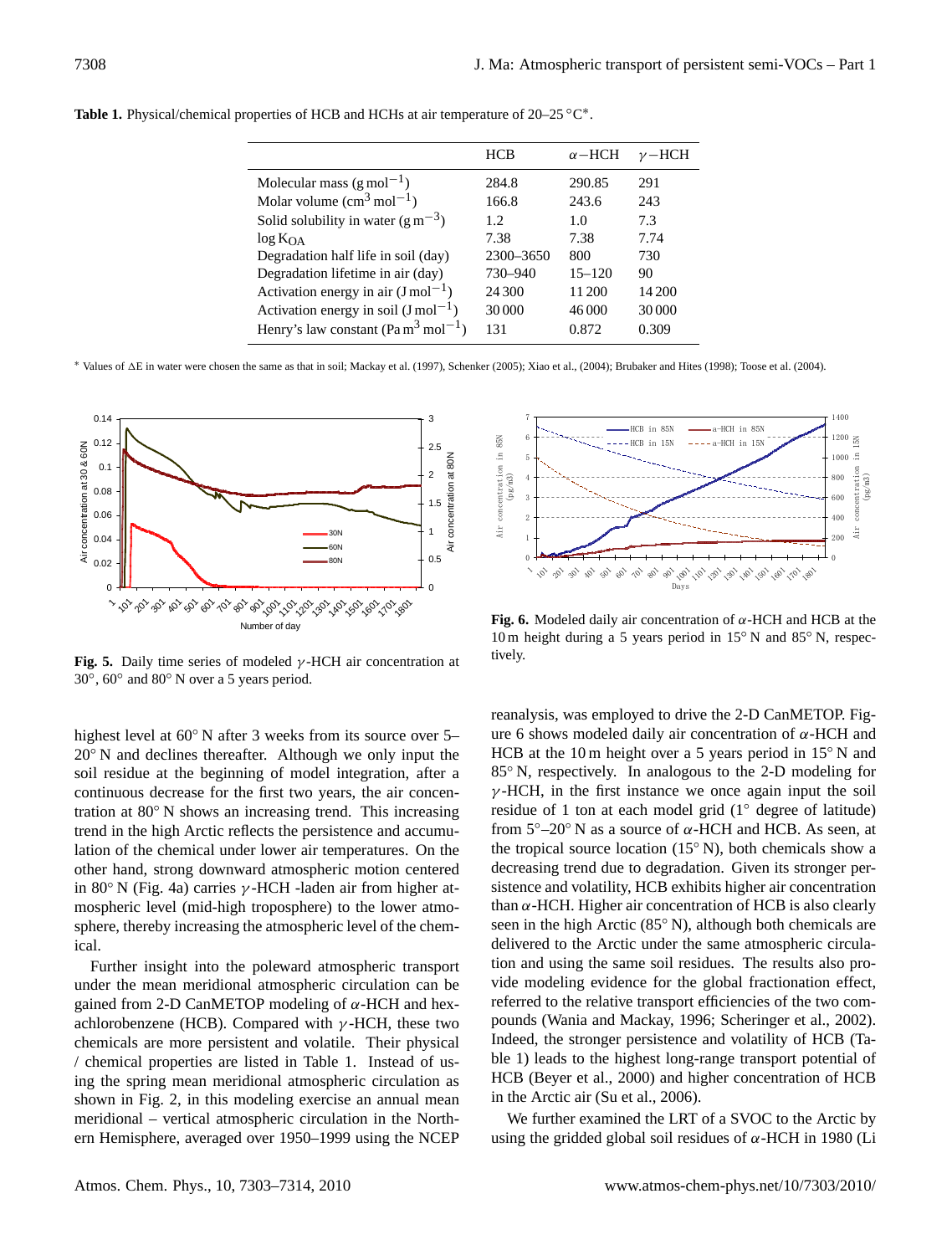

Fig. 7. Mean  $\alpha$ -HCH soil residue (ton yr<sup>-1</sup>) in 1980, zonallyaveraged over the Northern Hemisphere. Latitude (N)



Fig. 8 Northern Hemisphere in 1980 (Fig. 7). **Fig. 8.** Vertical cross section of modeled  $\alpha$ -HCH air concentration (pg m−<sup>3</sup> ) from 1981 to 2000 using the mean soil residue over the

et al., 2000), the year with the highest global soil residue of  $\alpha$ -HCH. These residues are then zonally-averaged over the Northern Hemisphere. The averaged inventory shows two peak values of the soil residues near 32◦ N and 46◦ N, respectively (Fig. 7). By implementing this soil residue inventory into the 2-D CanMETOP, the model was integrated over a 20 years period from 1980 to 2000 under the annual mean meridional atmospheric circulation. Figure 8 illustrates modeled vertical profile of the air concentration of  $\alpha$ -HCH for the selected years from 1980–2000. The highest concentrations of the chemical correspond to its major sources in the soils, as seen in Fig. 7. Higher air concentrations near the source latitudes extend from surface to the mid-troposphere, indicating again that the mid-troposphere is an important pathway and reservoir of SVOCs. At higher levels of the Arctic atmo-



Fig. 9. Modeled and measured atmospheric concentration of  $\alpha$ -HCH averaged over the Arctic.

latitudes (Fig. 7), relatively higher air concentrations remain Hadley cell near the surface (Fig. 2). The figure also clearly near  $32°$  N (Fig. 7) via an equator-ward returning flow of the air concentrations over the tropical region (from 1981–1984<br>in Fig. 8) was conveyed largely from one of the major sources exhibits a similar pattern as that of  $\gamma$ -HCH, as shown by in the low atmosphere over the Arctic whereas in the low latitudes the significant level of  $\alpha$ -HCH in air is no longer a-HCH shows that, except for the major source region in the mid- $\frac{1}{2}$ of this chemical under the mean meridional atmospheric cirthe model successfully simulated major characteristics of the only the  $\alpha$ -HCH soil residue in 1980 whereas this pesticide identified due partly to its shorter life time in tropical enwa<br>he<br>of<br>cu sphere, the air concentration of  $α$ -HCH in 1981 and 1984 Fig. 4, though different soil residues were used. The higher in Fig. 8) was conveyed largely from one of the major sources vironments. Note that in this modeling exercise we used was still used till the early 1990s (Li et al., 2000). Overall, poleward atmospheric transport and the cold trapping effect culation.

#### i<br>D **4.3 Model evaluation**

mogeneous distribution of HCHs in air throughout the Arctic ern Hemisphere. The modeled mean air concentrations of With zonally-averaged soil residues the modeled atmospheric concentrations of  $\alpha$ -HCH shown in Fig. 8 were, in fact, the zonally averaged air concentrations over the Norththe selected SVOCs cannot be properly compared with monitored air concentration at a single site. Due to rather ho-(Pacyna and Oehme, 1988; Wania and Mackay, 1993; Su et al., 2006), it is perhaps more appropriate to compare the modeled mean air concentration of  $\alpha$ -HCH with the measured data collected in the Arctic (Li et al., 2004). Results are presented in Fig. 9. The model appears to underestimate the atmospheric level of  $\alpha$ -HCH as compared with the measurements (Fig. 9). The underestimations are likely resulted from ignoring  $\alpha$ -HCH emissions after 1980. The modeled temporal trend seems to, however, agree well with the measurements.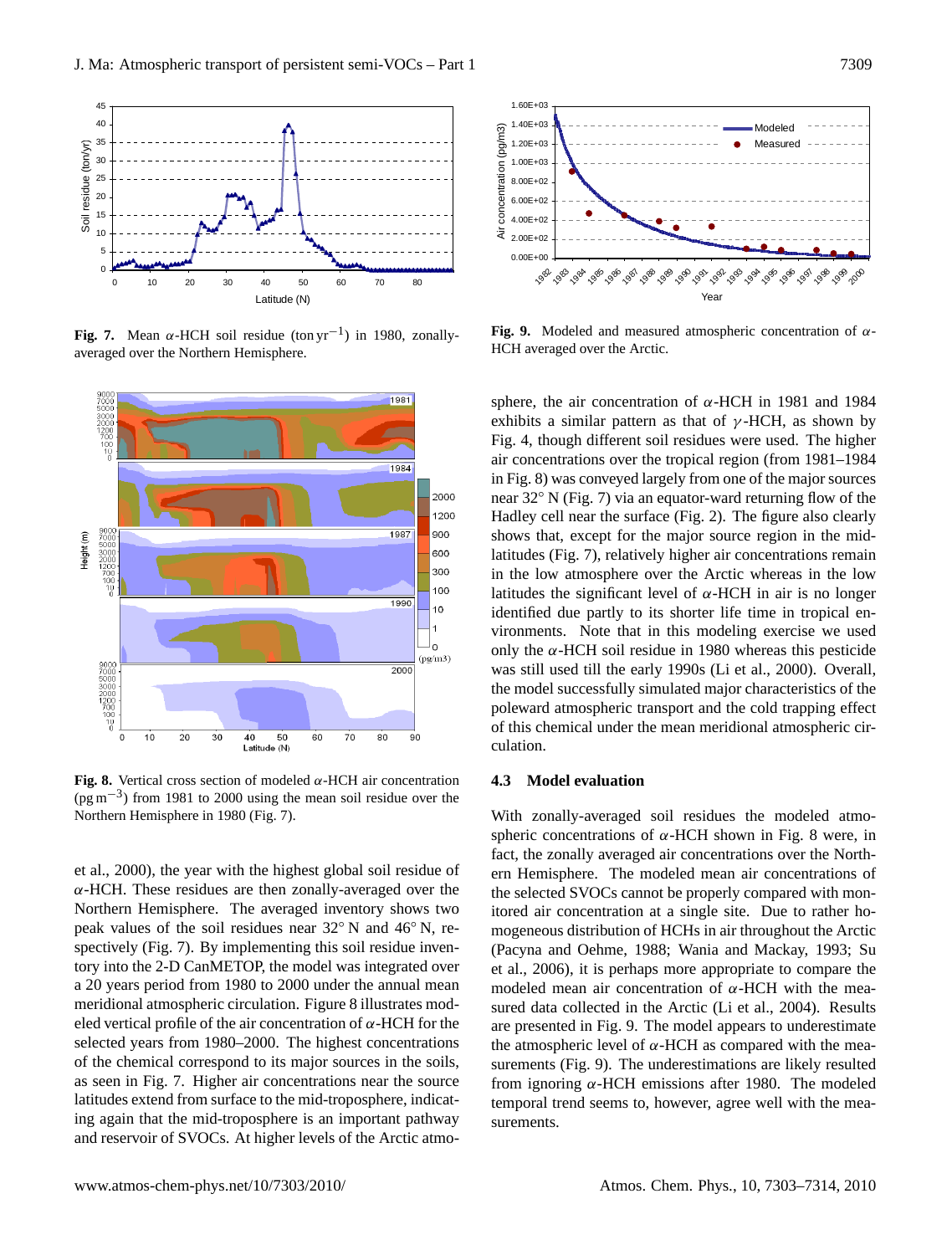Only a few attempts to measure a SVOC in the midtroposphere were made (Knap and Binkley, 1991; Harner et al., 2005). Assuming that atmospheric concentration of  $\alpha$ -HCH in the free atmosphere was uniformly distributed in the same latitude, the model simulated  $\alpha$ -HCH air concentrations using the mean  $\alpha$ -HCH soil residue in 1985 (Fig. 7) at 700 to 3000 m height can be evaluated against the aircraft measured  $\alpha$ -HCH air concentrations reported by Knap and Binkley (1991). Compared with the measured air concentration at 380 pg m<sup>-3</sup> in April 1985 and 303 pg m<sup>-3</sup> over the western North Atlantic south-east of Bermuda (roughly at 32◦ N) at higher atmosphere up to 3000 m, our modeled mean concentrations in the same latitude and during the same period are 860 and 495 pg m<sup>-3</sup>, respectively. The aircraft measured  $\alpha$ -HCH air concentration by Knap and Binkley (1991) in the end of July 1985 over Adirondacks (44◦ N), New York ranged from 330 to 500 pg m<sup>-3</sup>, which are again comparable with the modeled mean concentration at  $830 \text{ pg m}^{-3}$  over the same latitude at 1000 to 3000 m height. Harner (2005) et al have reported the aircraft measured  $\alpha$ -HCH air concentration ranging from  $1-61$  pg m<sup>-3</sup> at the 4400 m height in August 2001 at Fraser Valley near the west coast of Canada, with the mean air concentration at 23 pg m<sup>-3</sup> at this atmospheric elevation. This is comparable with our modeled concentration (5–30 pg m<sup>-3</sup>) at the height of 3000–5000 m in 50° N in 1990 (Fig. 7). In 2000, however, our model concentration at the same level in 50 $\degree$  N declines below 5 pg m<sup>-3</sup>. This again can be attributed to neglect the  $\alpha$ -HCH emission after 1980.

Modeled  $\alpha$ -HCH air concentration were also compared with the data reported by van Drooge et al. (2002). Atmospheric sampling of HCHs, HCB and PCBs was conducted on the remote Mount Teide on Tenerife (∼28◦ N) with an air sampler located at ∼2370 m atmospheric height above the sea level from June 1999 to July 2000. Measured mean air concentration of  $\alpha$ -HCH at this sampling site was 5.9 pg m<sup>-3</sup> (van Drooge et al., 2002). During the same period, our modeled atmospheric level of  $\alpha$ -HCH is 2.7 pg m<sup>-3</sup>m at the 2000 m atmospheric height. However, although the modeled atmospheric concentration is generally consistent with the measurement, it is noted that this measurement was taken on a 15 m high tower above the surface (van Drooge et al., 2002) of the high mountain, rather than in the free troposphere which is defined as the portion of the troposphere above the PBL (∼1000 m above a surface rather than above the sea level). In the free troposphere, the effect of the surface fraction on air motion is negligible.

Because the artificial soil residues of  $\gamma$ -HCH and HCB were used in the 2-D modeling, the modeled zonally averaged atmospheric concentration of these two substances are not comparable with measurements.

## **5 Cold trapping – partition at a cold, higher atmosphere**

Little is known about the partitioning of SVOCs between gas and aqueous or particle phase in the mid and hightroposphere. It is known that many gas phase SVOCs may not be sorbed efficiently to the Arctic aerosols during the warm period of a year (Macdonald et al., 2000). The SVOCs' sorption to aerosols in the mid-troposphere over the warm latitudes is likely also not a very efficient pathway for the gas to particle phase partitioning due partly to lower aerosol concentration at higher atmospheric altitudes. Compared with the Arctic environment where solid particle and aqueous phases include aerosols, rain, fog, snow, soil, vegetation, water surface etc, there are only a few of sorbing media in the troposphere. Except for atmospheric aerosols, water droplets and ice particles, formed mostly in clouds, are likely important sorbents in the mid-troposphere. Cloud measurements have shown increase in concentration of water droplets and ice particles with atmospheric altitudes below the midtroposphere (Rogers and Yau, 1989; Lawrence and Crutzen, 1998). The uptake of pollutants by cloud ice particles and water droplets has been known to be an important pathway of the pollutants in the atmosphere (Lawrence and Crutzen, 1998). However, the knowledge for the uptake of SVOCs by cloud ice particles and water droplets is still poor. Lei and Wania (2004) have discussed organic chemical uptake in the rain droplets and snow. The chemical uptake in the rain droplets takes place by dissolution in the liquid phase and sorption to the droplet surface (Goss, 1994, 1997, 2004; Lei and Wania, 2004). It can be reasonably assumed that the uptake mechanism in the rain droplets is identical to the uptake in cloud water droplets. Thus, the method to compute the partitioning between air and rain droplets of organic chemicals can be directly applied in estimate of air-cloud droplet partitioning. Following Lei and Wania, the air-cloud droplet partitioning, expressed as the ratio between the equilibrium concentrations in the cloud droplets and the gas phase of a chemical, is calculated by

$$
K_{\text{Droplet/Air}} = K_{\text{WA}} + 3K_{\text{IA}}/r,\tag{8}
$$

where  $K_{WA}$  is dimensionless and calculated by  $K_{WA} = RT/H$ , T is air temperature  $(K)$ , R is the ideal gas constant, and r is the radius of a cloud droplet, taken as 1 mm in this study (Lei and Wania, 2004).  $K_{IA}$  (m) in Eq. (6) is an interfaceair partitioning coefficient, defined as the ratio of the interfacial concentration in units of mol  $m^{-2}$  of surface and the gas phase concentration in units of mol  $m^{-3}$  of air, computed by (Goss, 1997; Hoff et al., 1995; Wania et al., 1998; 1999),

$$
\lg K_{\text{IA}}(T) = \lg K_{\text{IA}}(T_{\text{ref}}) - \frac{\Delta H_s}{R} \left( \frac{1}{T} - \frac{1}{T_{\text{ref}}} \right),\tag{9}
$$

where  $\Delta H_s$  is the enthalpy of sorption (values of  $\Delta H_s$  referred to Lei and Wania, 2004) and  $T_{ref}$  is the reference temperature. Figure 10 displays computed vertical profile of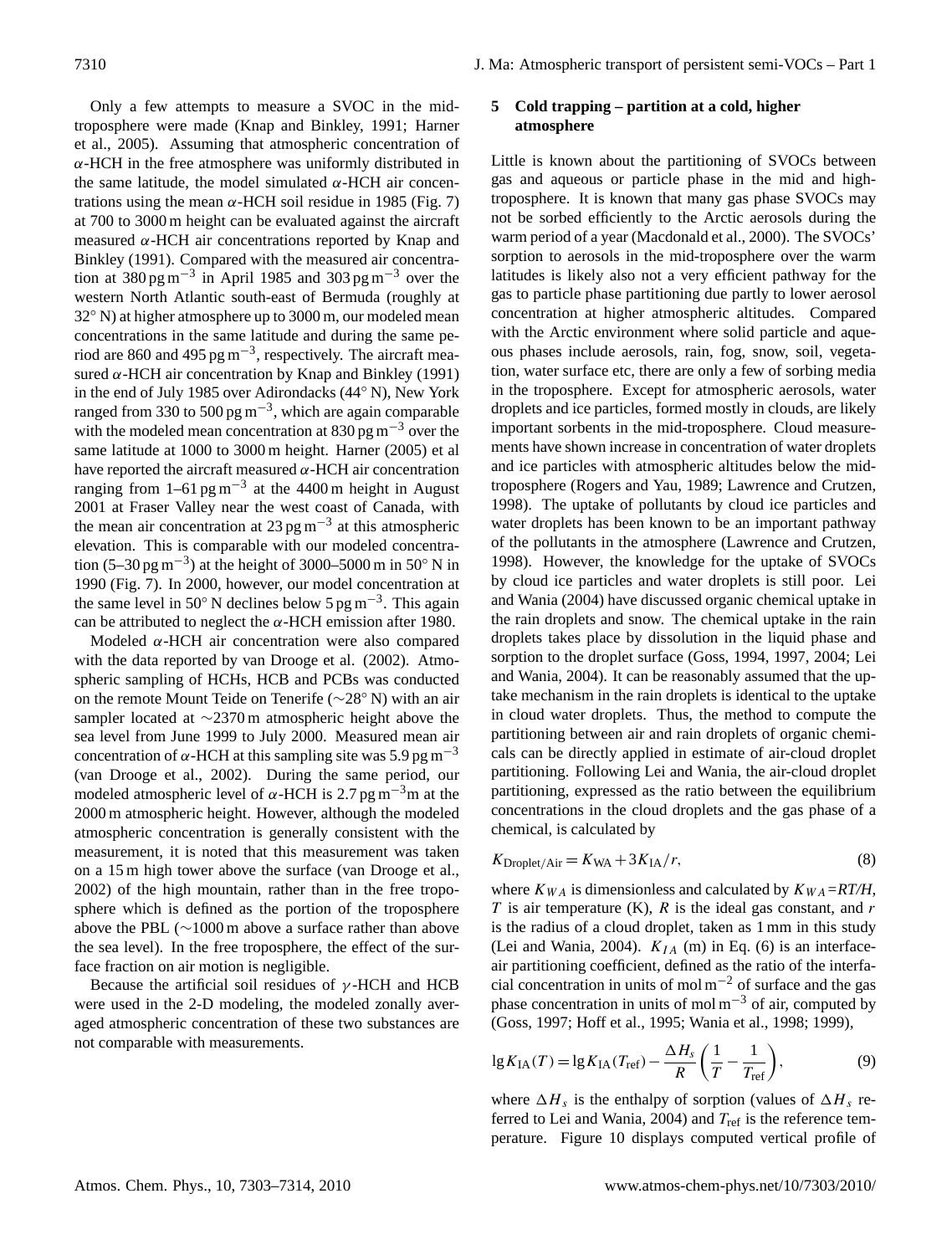

**Fig. 10. (a)** Vertical profile of temperature dependent air-cloud droplet partitioning *lg*K<sub>droplet/Air</sub> for PCB52, HCB and α-HCH at  $10°$  N. *lg*K<sub>Droplet/Air</sub> at value of 5.5–7.5 indicates the transition from vapour to aqueous phase. The vertical profile in the zonallyaveraged mean air temperature, averaged over 1950–1980, as shown in Fig. 1, is also presented (black dashed line). The upper x-axis indicates air temperature and lower x-axis indicates  $lgK_{\text{Droplet/Air}}$ . **(b)** Modeled mean annual cloud fraction (%) at 3000 m height averaged over the Northern Hemisphere.

lgK<sub>Droplet/Air</sub> of PCB52, HCB and  $\alpha$ -HCH in the tropical latitude 10◦ N. The vertical profile of the mean air temperature, zonally-averaged over the Northern Hemisphere and averaged over 1950–1980 is also shown in Fig. 10a. The  $lgK_{Droplet/Air}$  values of the three chemicals exhibit a slow change within the atmospheric boundary-layer (lower troposphere) because of strong vertical turbulent mixing of air temperature and the chemicals due to the underlying surface fraction and heating, but increase rapidly above the lower troposphere, corresponding to the rapid decline in air temperature. Lei and Wania (2004) suggest that the transition from vapour to aqueous phase occurs at lg  $K_{\text{Dronlet/Air}}$  of 5.5–7.5. Our results indicate that, for PCB52 and HCB, such transition occurs at the height of 7000–9000 m. For  $\alpha$ -HCH, the vapour to aqueous phase transition takes place at the 3000– 9000 m height, corresponding nicely to the height of the atmospheric transport route from the tropical source region to the Arctic in the mid and high-troposphere (Fig. 8). By coupling a cloud model (Sundquist et al., 1989) with the Can-METOP, we have calculated cloud fraction and cloud liquid water content (LWC). Fig. 10b shows the profile of annual mean cloud fraction at the 3000 m atmospheric height, zonally averaged over the Northern Hemisphere. Highest cloud fraction can be seen over the high Arctic between 80– 90<sup>°</sup> N, due primarily to the lower air temperatures in the Arctic atmosphere which favor condensation of humid air mass. Subtropical region from 20–30◦ N exhibits the lowest cloud fraction, corresponding to the downdraft of the Hadley cell (Fig. 2). Because the partitioning at the air-ice interface can be approximated by extrapolating adsorption constants for the air-water interface (Hoff et al., 1995; Wania et al., 1998, 1999), the air-ice particle partitioning is not presented here. An estimation of the uptake of the three chemicals in ice (snow) (Lei and Wania, 2004) shows that the vapour to (snow or ice) aqueous phase transition for the three chemicals occurs at the 5000–9000 m atmospheric heights.

the cold trapping in the mid-troposphere. The partitioning Clouds cover about 60% of the sky and formed over both lower latitudes due to strong convections and higher latitudes due to cold environments (Rogers and Yau, 1989). The atmospheric convections not only carry the warm and humid air parcels to a higher atmosphere level where the air parcels are condensed to a solid phase thereby forming clouds, but also lift chemicals to the higher altitude. Enrichment of clouds in the Arctic atmosphere (Fig. 10b), in particular, suggests that the cold trapping of SVOCs is very likely to occur at a higher atmospheric elevation over the Arctic, as shown by Figs. 4 and 8. The water droplets and ice particles in clouds may act as major sorbing media and provide an efficient pathway for processes between SVOCs and cloud droplets and ice particles are possibly similar to that in snow and ice (Hoff et al., 1995; Wania et al., 1998). The change in size and specific surface area of droplets and ice particles, height, area, properties, and volume of a cloud may make the issue more complex to be understood. Further studies in understanding the sorption and partition of SVOCs onto cloud droplets and ice particles are needed.

#### **6 Deposition vs. vertical motion**

Because the increased vapour to particle and aqueous phase partitioning in the atmosphere gives rise to an increase in deposition rate, in the explanation of cold trapping effect the atmospheric deposition of SVOCs has been thought to be of equal importance as their partition in cold, higher latitudes and the polar region. The atmospheric deposition consists of wet and dry deposition. Dry particle deposition in a neutral atmosphere can be defined by

$$
v_d = \frac{\kappa F_m^{1/2}}{\ln \frac{z}{z0} + 2\left(\frac{S_r}{P_r}\right)^{2/3}},\tag{10}
$$

where  $F_m$  is the surface momentum flux,  $S_r$  is the Schmidt number, and  $P_r$  is the turbulent Prandtl number, respectively.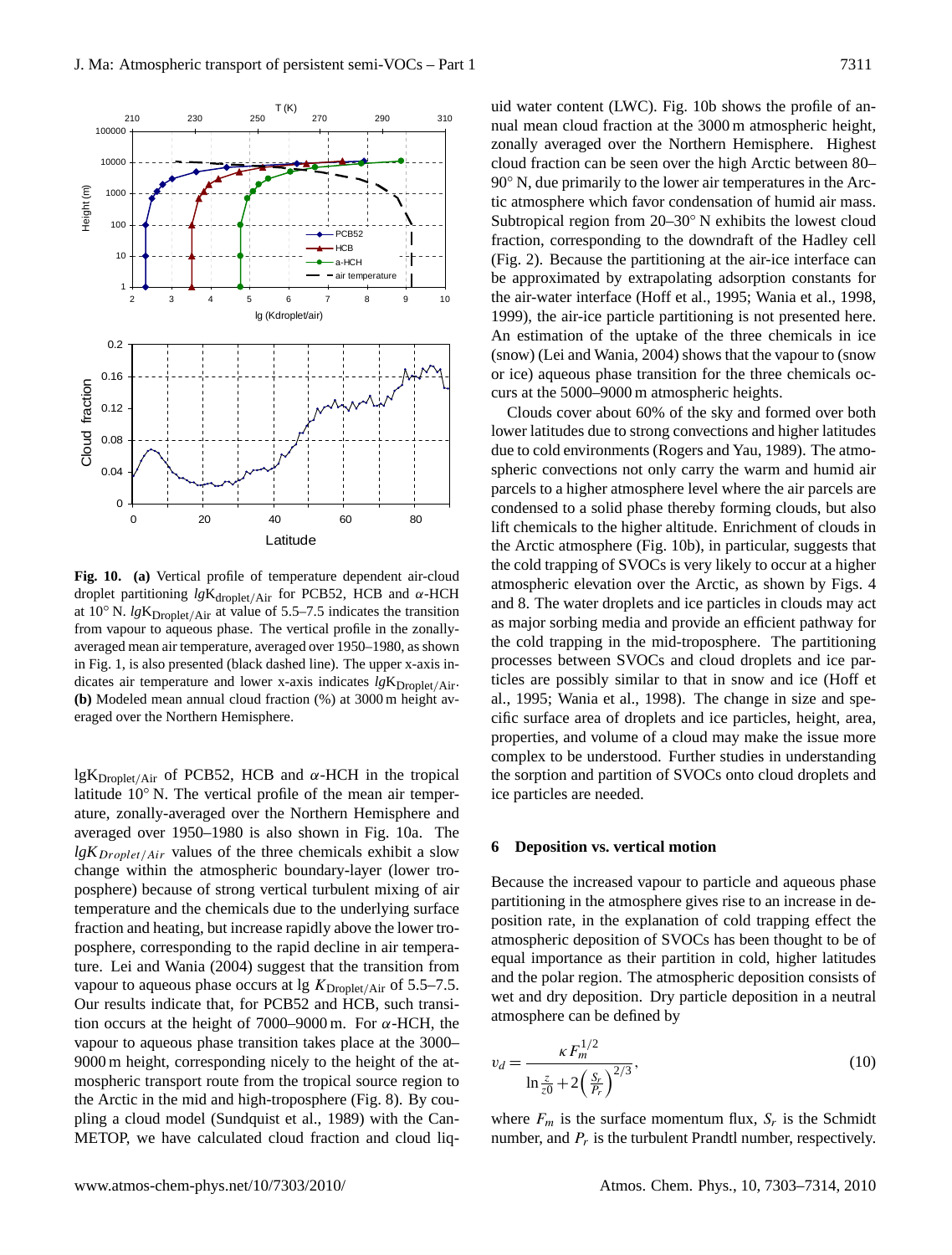

**Fig. 11.** Daily time series of modeled air concentration (Ca) of  $\gamma$ -HCH at 80 $\textdegree$  N for a 5 years period from non-steady state solution of Eq. (1) responding to the precipitation scavenging at daily precipitation rate  $0.5$  and  $1 \text{ mm d}^{-1}$  at **(a)** 10 and **(b)** 3000 m height.

Given that the logarithmic relationship for air concentration (and wind, air temperature and humidity) applies only in the surface atmospheric boundary-layer (below 100 m in the neutral atmosphere), the surface momentum flux tends to vanish above this layer. Thus, the above expression clearly indicates that dry deposition occurs only within the surface boundarylayer. It turns out that, if a chemical moves in the midtroposphere, dry deposition does not contribute to its loading to the surface unless it reaches the surface boundary-layer by other atmospheric processes (e.g., downward motion and wet deposition).

On the other hand, precipitation scavenging takes place in precipitation and fog events throughout the vertical atmosphere, resulting in wet deposition. To examine the effect of wet deposition on vertical profile of the chemical's air concentration, two modeling scenarios through the assumption of daily precipitation rates at 1 mm d<sup>-1</sup> and 0.5 mm d<sup>-1</sup> over the Arctic in 2-D CanMETOP was conducted. These two precipitation rates are equivalent to the annual precipitation of 365 mm and 187 mm, respectively, which are comparable with the annual averaged precipitation in the Arctic (Barrie et al., 1992). We then integrate the 2-D CanMETOP for a five-year period. Figure 11 plots the modeled air concentration of  $\gamma$ -HCH with daily precipitation rate at 0, 0.5 and

 $1 \text{ mm d}^{-1}$  at 80° N at the 10 m (a) and 3000 m (b) height, respectively. As shown, responding to the washout by precipitation of 0.5 and  $1 \text{ mm d}^{-1}$ , the air concentration at the 10 m height declines about a factor of 2 to 3 throughout the 5 years integration period, comparing with a non precipitation scenario (Fig. 11a). At a level of the mid-troposphere (3000 m), the scavenging by both 0.5 and 1 mm daily precipitation rate reduces considerably the atmospheric concentration. It can be seen from Fig. 11 that the daily precipitation rate of 0.5 mm leads to almost one order of magnitude reduction of the air concentration comparing with that without wet deposition. The doubling this precipitation rate further yields two orders of magnitude reduction of the air concentration in the mid-troposphere, suggesting that the wet deposition is a dominant pathway in the Arctic. Nonetheless, as another atmospheric process that is able to carry persistent chemicals from a higher atmosphere elevation to the Arctic surface, the descending motion likely occurs more frequently than the wet deposition and associates with LRT events of SVOCs.

## **7 Conclusions**

40 chemicals to the surface of the Arctic ecosystem. To further While referring to the classical definition on the global distillation cold condensation process as cited in Introduction, one can depict a physical picture of the cold trapping effect under the mean meridional atmospheric circulation based on the result of the present study. In addition to those necessary conditions for the cold trapping (condensation) as proposed previously (Wania, and Mackay, 1993, 1996; Mackay and Wania, 1995), the cold trapping may occur in the midtroposphere over a source of SVOCs in lower and warm latitudes through interacting with clouds. The atmospheric convection and ascending motion in the source region carries the chemicals to the mid-troposphere where rapid decrease air temperature and clouds partition some of these chemicals from their gas-phase onto clouds ice particles and water droplets, where the chemicals become more persistent under lower temperature, and where stronger winds deliver more efficiently the chemicals to the polar region. This 2- D modeling study has illustrated higher air concentrations of SVOCs in the mid-troposphere emitted and transported from their sources in lower and mid-latitude soils, thereby demonstrating that the mid-troposphere is an important pathway and reservoir of SVOCs. The continuous descending motion and precipitation scavenging carry subsequently the demonstrate these speculative deductions, extensive modeling investigations for episodic atmospheric transport events have also been carried out and the results will be reported in an accompanying paper (Zhang et al., 2009).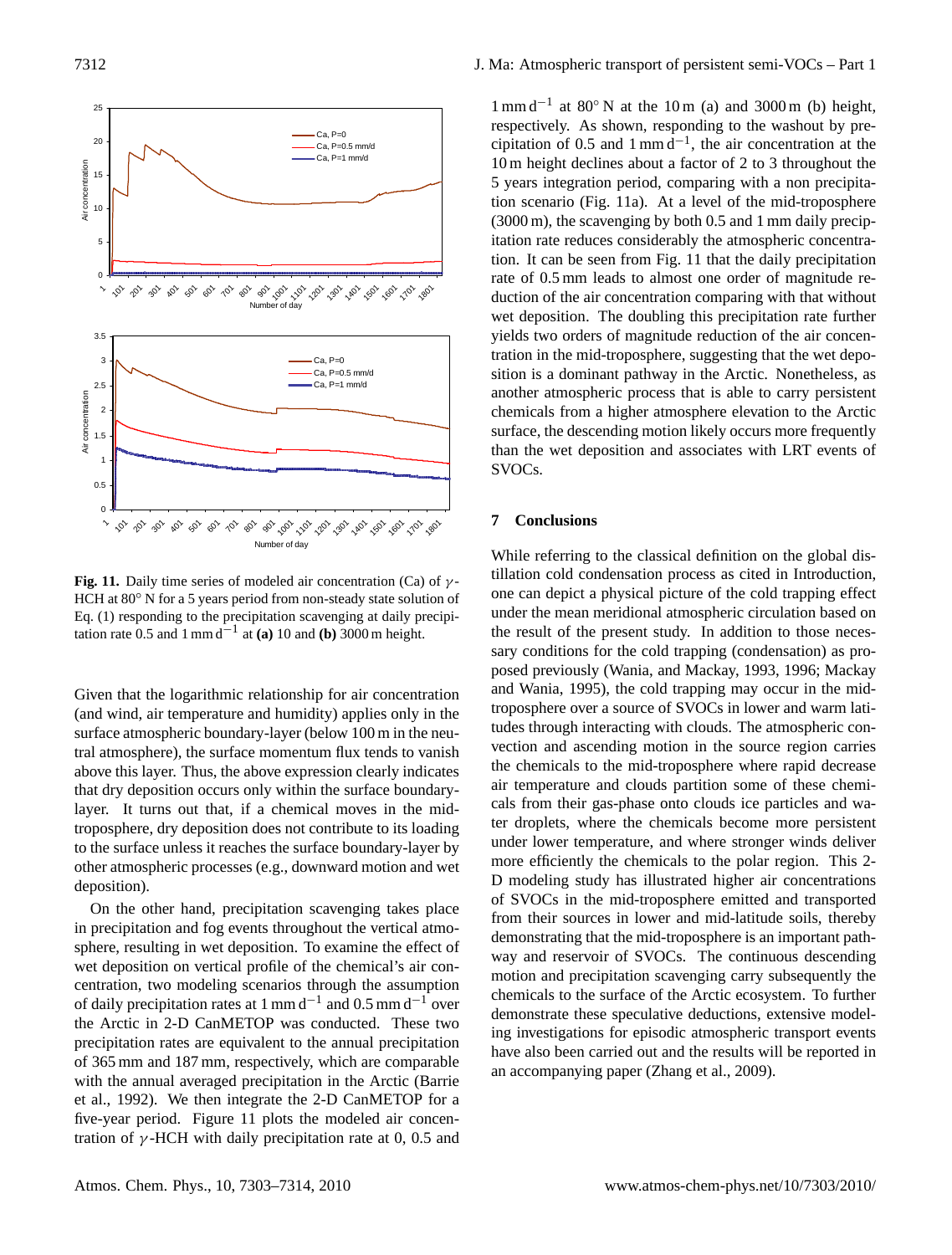*Acknowledgements.* This study is funded by the International Polar Year program: Intercontinental Atmospheric Transport of Anthropogenic Pollutants to the Arctic.

Edited by: A. S. H. Prévôt

## **References**

- Barrie, L. A., Gregor, D., Hargrave, B., Lake, R., Muir, D., Shearer, R., Tracey, B., and Bidleman, T.: Arctic contaminants: sources, occurrence and pathways, Sci. Total Environ., 122, 1–74, 1992.
- Bennett, D., Kastenberg, W., and McKone, T. E.: General formulation of characteristic time for persistent chemicals in a multimedia environment, Environ. Sci. Technol., 33, 503–509, 1999.
- Beyer, A., Mackay, D., Matthies, M., Wania, F., and Webster, E.: Assessing long-range transport potential of persistent organic pollutants, Environ. Sci. Technol., 34, 699–703, 2000.
- Blais, J. M., Schindler, D. W., Muir, D. C. G., Kimpe, L. E., Donaldk, D. B., and Rosenberg, B.: Accumulation of persistent organochlorine compounds in mountains of western Canada, Nature, 395, 585–588, 1998.
- Brubaker, W. W. and Hites, R. A.: OH reaction kinetics of gas-phase alpha- and gamma-hexachlorocyclohexane and hexachlorobenzene, Environ. Sci. Technol., 32, 766–769, 1998.
- Calamari, D., E., Bacci, S., Focardi, C., Gaggi, M., Morosini, M., and Vighi, M.: Role of plant biomass in the global environmental partitioning of chlorinated hydrocarbons, Environ. Sci. Technol., 25, 1489–1495, 1991.
- Garratt, J. R.: The atmospheric boundary layer, Cambridge University Press, Cambridge, UK, 316 pp., 1992.
- Goldberg, E. D.: Synthetic organohalides in the sea, Proc. R. Sot. Land. B., 189, 277–289, 1975.
- Goss, K.-U.: Predicting the enrichment of organic compounds in fog caused by adsorption on the water surface, Atmos. Environ., 28, 3513–3517, 1994.
- Goss, K.-U.: Conceptual model for the adsorption of organic compounds from the gas phase to liquid and solid surfaces, Environ. Sci. Technol., 31, 3600–3605, 1997.
- Goss, K.-U.: The air/surface adsorption equilibrium of organic compounds under ambient conditions, Criti. Rev. Environ. Sci. Technol., 34, 339–389, 2004.
- Harner, T., Shoeib, M., Kozama, M., and Li, S. M.: Hexachlorocyclohexanes and endosulfans in urban, rural, and high altitude air samples in the Fraser Valley, British Columbia: Evidence for trans-Pacific transport, Environ. Sci. Technol., 39, 724–731, 2005.
- Hansen, K. M., Christensen, J. H., Brandt, J., Frohn, L. M., and Geels, C.: Modelling atmospheric transport of ? hexachlorocyclohexane in the Northern Hemispherewith a 3-D dynamical model: DEHM-POP, Atmos. Chem. Phys., 4, 1125– 1137, doi:10.5194/acp-4-1125-2004, 2004.
- Hansen, K. M., Halsall, C. J., and Christensen, J. H.: A dynamic model to study the exchange of gas-phase persistent organic pollutants between air and a seasonal snowpack, Environ, Sci. Technol., 40, 2644–2652, 2006.
- Hoff , J. T., Wania, F., Mackay, D., and Gillham, R.: Sorption of non-polar organic vapors by ice and snow, Environ. Sci. Technol., 92, 1982–1989, 1995.
- Holton, J. R.: An Introduction to Dynamic Meteorology, Elsevier Academic Press, MA, USA, 535 pp., 2004.
- Knap, A. H. and Binkley, K. S.: Chlorinated organic compounds in the troposphere over the Western North Atlantic Ocean measured by aircraft, Atmos. Environ., 25A, 1507–1516, 1991.
- Kalney, E., Kanamitsu, M., Kistler, R., et al.: The 40-year NCEP/NCAR reanalysis project, Bull. Am. Meteorol. Soc., 77, 437–471, 1996.
- Koziol, A. S. and Pudykiewicz, J. A.: Global-scale environmental transport of persistent organic pollutants, Chemosphere, 45, 1181–1200, 2001.
- Lawrence, M. G. and Crutzen, P. J.: The impact of cloud particle gravitational settling on soluble trace gas distributions, Tellus, 50B, 263–289, 1998.
- Lei, Y. D. and Wania, F.: Is rain or snow a more efficient scavenger of organic chemicals?, Atmos. Environ., 38, 3557–3571, 2004.
- Li, Y. F., Scholdz, M. T., and van Heyst, B. J.: Global gridded emission inventory of  $\alpha$ -hexachlorocyclohexane, J. Geophys. Res., 105(D5), 6621–6632, 2000.
- Li, Y.-F., Macdonald, R. W., Ma, J., Hung, H., and Venkatesh, S.: Historical a-HCH budget in the Arctic Ocean: The Arctic Mass Balance Box Model (AMBBM)**,** Sci. Total Environ., 324, 115– 139, 2004.
- Liss, P. S. and Slater, P. G.: Flux of gases across the air-sea interface, Nature, 247, 181–184, 1974.
- Ma, J. and Daggupaty, S.: A generalized analytical solution for turbulent dispersion with inhomogeneous wind and diffusion coefficient, Environ. Model. Assess., 3, 239–248, 1998.
- Ma, J., Daggupaty, S. M., Harner, H., and Li, Y.: Impacts of lindane usage in the Canadian prairies on the Great Lakes ecosystem – 1: Coupled atmospheric transport model and modeled concentrations in air and soil, Environ. Sci. Technol., 37, 3774–3781, 2003.
- Ma, J., Venkatesh, S., Li, Y., Cao, Z., and Daggupaty, S.: Tracking toxaphene in the North American Great Lakes basin – 2. A strong episodic long-range transport event, Environ. Sci. Technol., 39, 8123–8131, 2005.
- Macdonald, R. W., Barrie, L. A., Bidleman, T. F., Diamond, M. L., Gregor, D. J., Semkin, R. G., Strachan, W. M. J., Li, Y. F., Wania, F., Alaee, M., Alexeeva, L. B., Backus, S. M., Bailey, R., Bewers, J. M., Gobeil, C., Halsall, C. J., Harner, T., Hoff, J. T., Jantunen, L. M. M., Lockhart, W. L., Mackay, D.;,Muir, D. C. G., Pudykiewicz, J., Reimer, K. J., Smith, J. N., Stern, G. A., Schroeder, W. H., Wagemann, R., and Yunker, M. B.: Sources, occurrence and pathways of contaminants in the Canadian Arctic: A review, Sci. Total Environ., 254, 93–236, 2000.
- Mackay, D. and Wania, F. Transport of contaminants to the Arctic: partitioning, processes and models, Sci. Total Environ., 160/161, 25–38, 1995.
- Mackay, D., Shiu, W.-Y., and Ma, K.-C.: Illustrated Handbook of Physical-Chemical Properties and Environmental Fate for Organic Chemicals, Vol 5—Pesticide Chemicals, Lewis, Boca Raton, FL, USA, 1997.
- Meijer, S. M., Steinnes, E., Ockenden, W. A., and Jones, K. C.: Influence of environmental variables on the spatial distribution of PCBs in Norwegian and U.K. soils: Implications for global cycling, Environ. Sci. Technol., 36, 2146–2153, 2002.
- Meijer, S. N., Ockenden, W. A., Sweetnam, A., Breivik, K., Grimalt, J. O., and Jones, K. C.: Global distribution and budget of